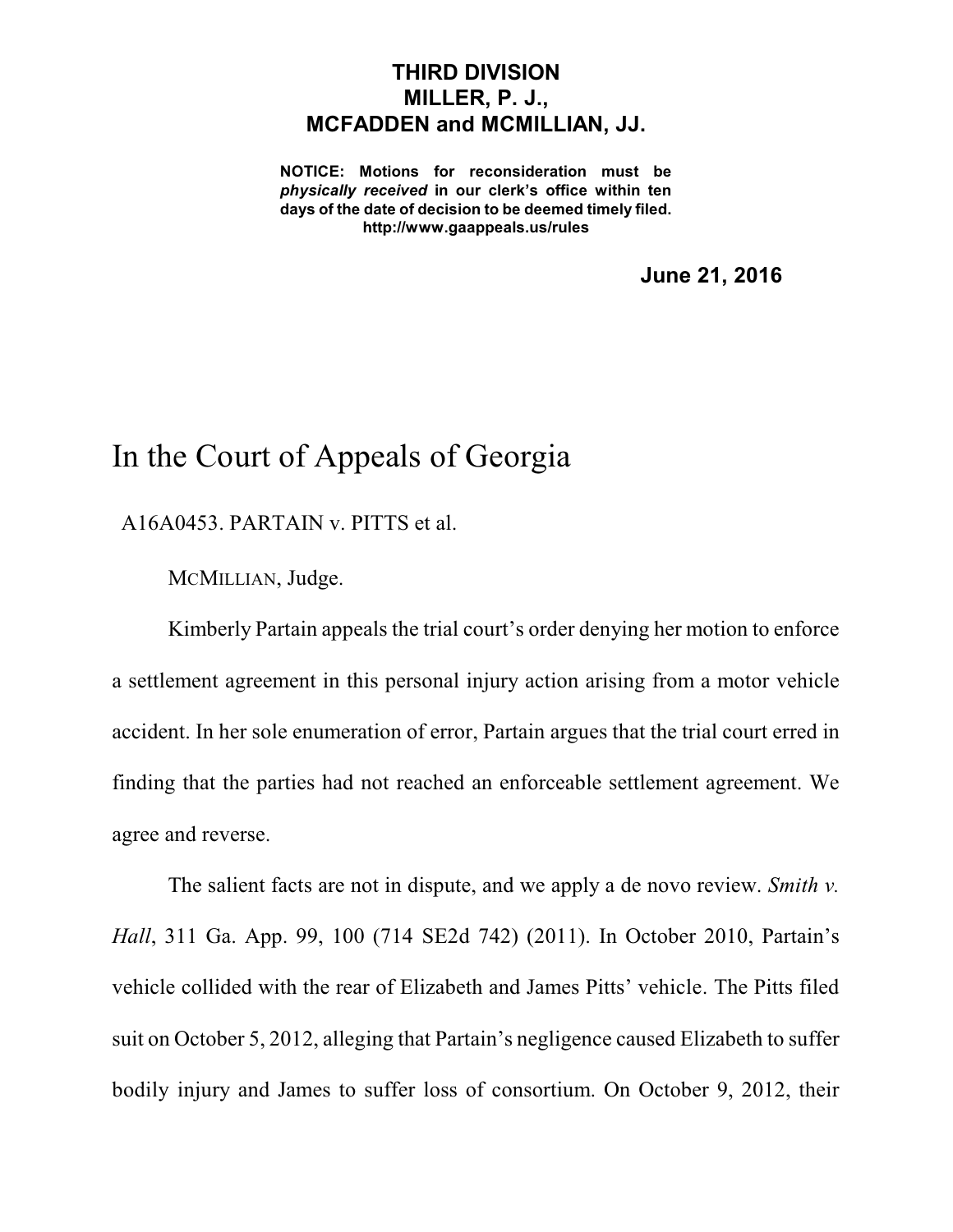attorney, Stephen Carter, sent a settlement demand letter to a claims adjuster for State Farm Mutual Automobile Insurance Company ("State Farm"), the liability carrier for Partain. In it, Carter provided State Farm with a time-limited settlement demand for Partain's \$50,000 policy limit. Carter also noted:

As previously stated, the settlement opportunity provided herein shall remain open for acceptance up through 5:00 p.m. Eastern Time on Friday, October 26, 2012, *or* until said offer and settlement opportunity is first rejected, whichever occurs first.

For this settlement offer and opportunity to be *timely* accepted, I must *receive* your company's \$50,000 check made jointly payable to **"Elizabeth P. Pitts and Stephen C. Carter, P.C., her attorney"** by the stated deadline. If this settlement opportunity is timely accepted, Mrs. Pitts will execute the original of the enclosed Limited Liability Release and I will mail the original executed Limited Liability Release back to your attention before your company's \$50,000 check is negotiated.

(Emphasis in original.)

On October 19, 2012, Craig Avery, counsel hired by State Farm to defend its insured, sent an email to Carter, notifying him of State Farm's acceptance:

In case the adjuster hasn't already informed you, State Farmis accepting your settlement offer. . . . Please email me a copy of your LLR [Limited Liability Release] as it was not included in the materials State Farm sent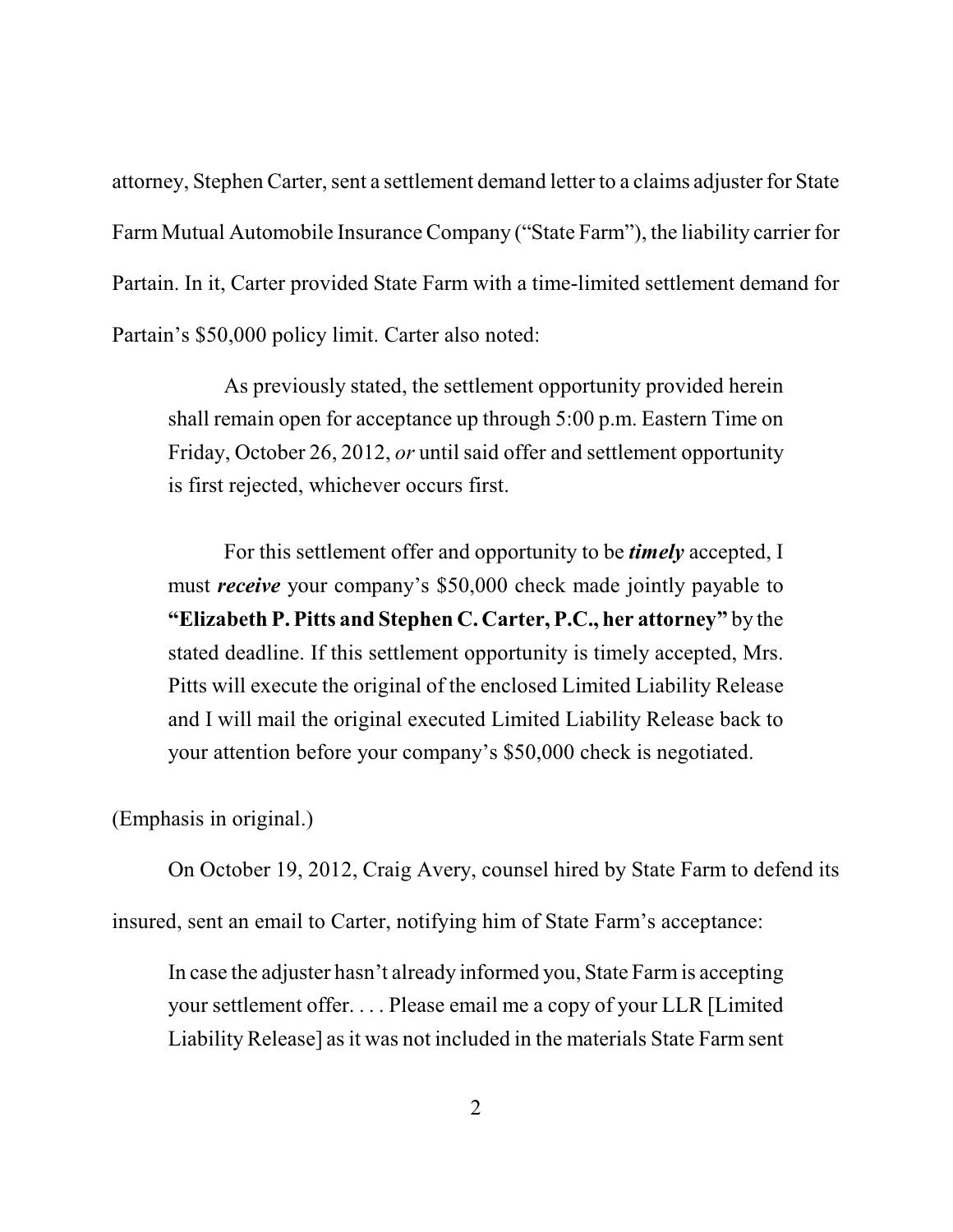to me. Also, State Farm drafts are technically not checks, so let me know if that's a problem so I can resolve that issue prior to the deadline.

Shortly thereafter, the adjuster sent a check for \$50,000 enclosed in a letter with a salutation directed to "Attorney Avery," which included some instructions clearly intended for Avery. However, for reasons that are unclear, the letter was addressed and delivered to Carter. And the enclosed check was made out to "Elizabeth Pitts & Jimmy Pitts, Individually & as Husband and Wife & Stephen C. Carter, P.C., their Attorney." Upon realizing the mistake, the adjuster reissued a check made out to "Elizabeth P. Pitts and Stephen C. Carter, P.C., her attorney" and had it hand delivered to Carter on October 25, 2012.

Carter, however, informed Avery that he viewed the initial check as a counteroffer, and therefore a rejection of his clients' settlement demand. He also notified Avery that the Pitts rejected State Farm's "post-rejection effort to accept the settlement opportunity" by means of the reissued check. Partain later filed a motion to enforce settlement, which the trial court denied before granting the parties a certificate of immediate review. This appeal followed.

In deciding whether the parties entered into an enforceable settlement agreement, we are governed by well-established principles. Compromises of doubtful rights are upheld by general policy, astending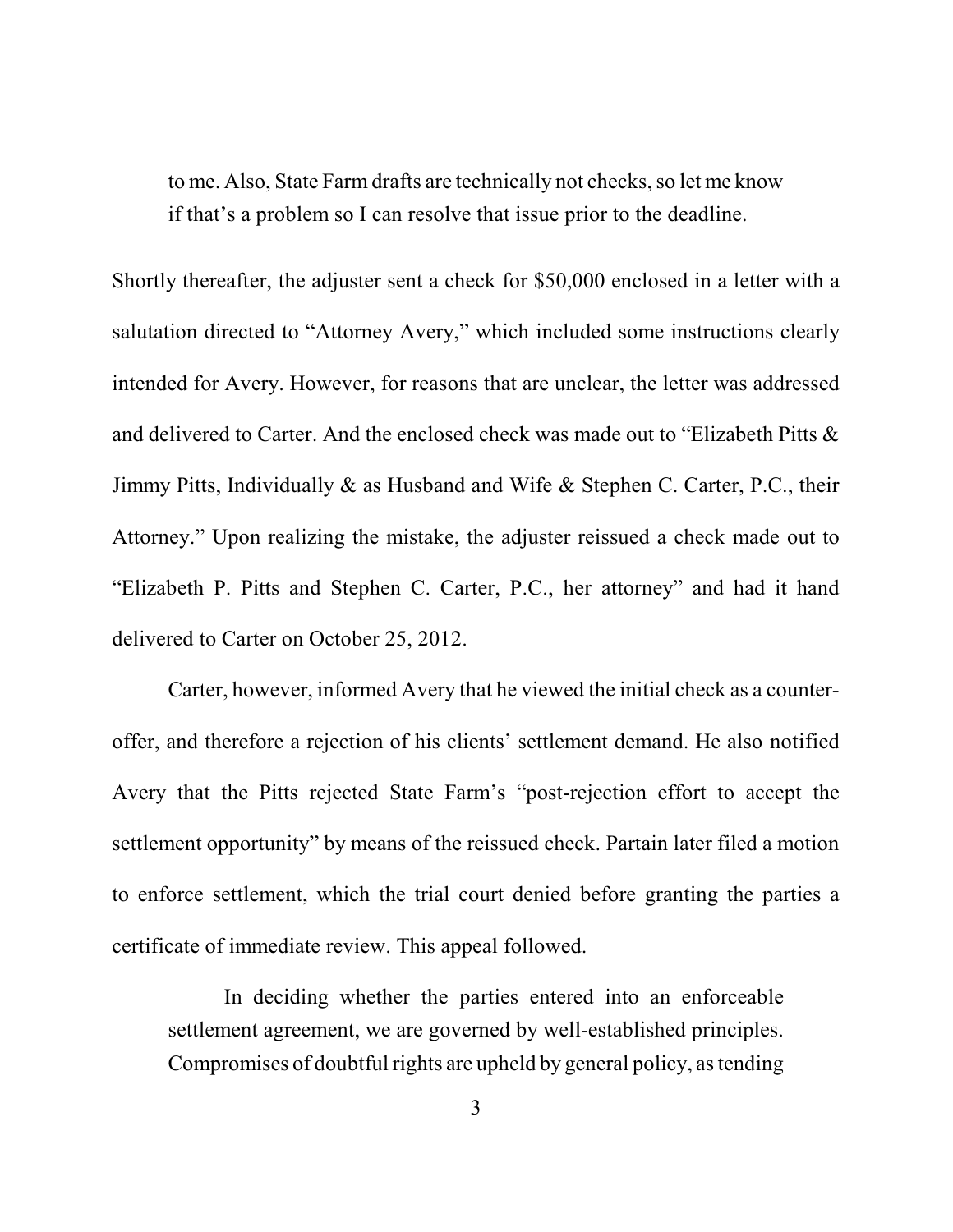to prevent litigation, in all enlightened systems of jurisprudence. In considering the enforceability of an alleged settlement agreement, however, a trial court is obviously limited to those terms upon which the parties themselves have mutually agreed.

(Citation omitted.) *Turner v. Williamson*, 321 Ga. App. 209, 212 (738 SE2d 712) (2013). Below, and on appeal, the Pitts argue that only the timely delivery of a \$50,000 check made jointly payable to Elizabeth Pitts and Carter could constitute acceptance of their settlement offer and that Carter's receipt of the non-conforming check constituted State Farm's rejection and counter-offer, such that no settlement agreement was ever reached by the parties.

It istrue, asthe Pitts argue, that "[a]n offer may be accepted either by a promise to do the thing contemplated therein, or by the actual doing of the thing. The offer must be accepted in the manner specified by it; and . . . if it calls for an act, it can be accepted only by the doing of the act." (Citation and punctuation omitted). *Hansen v. Doan*, 320 Ga. App. 609, 612 (1) (740 SE2d 338) (2013). Conversely, "[a] purported acceptance of a plaintiff's settlement offer which imposes conditions will be construed as a counter-offer to the offer to settle for the [insurance] policy limits." (Citation and punctuation omitted.) *Frickey v. Jones*, 280 Ga. 573, 574 (630 SE2d 374) (2006).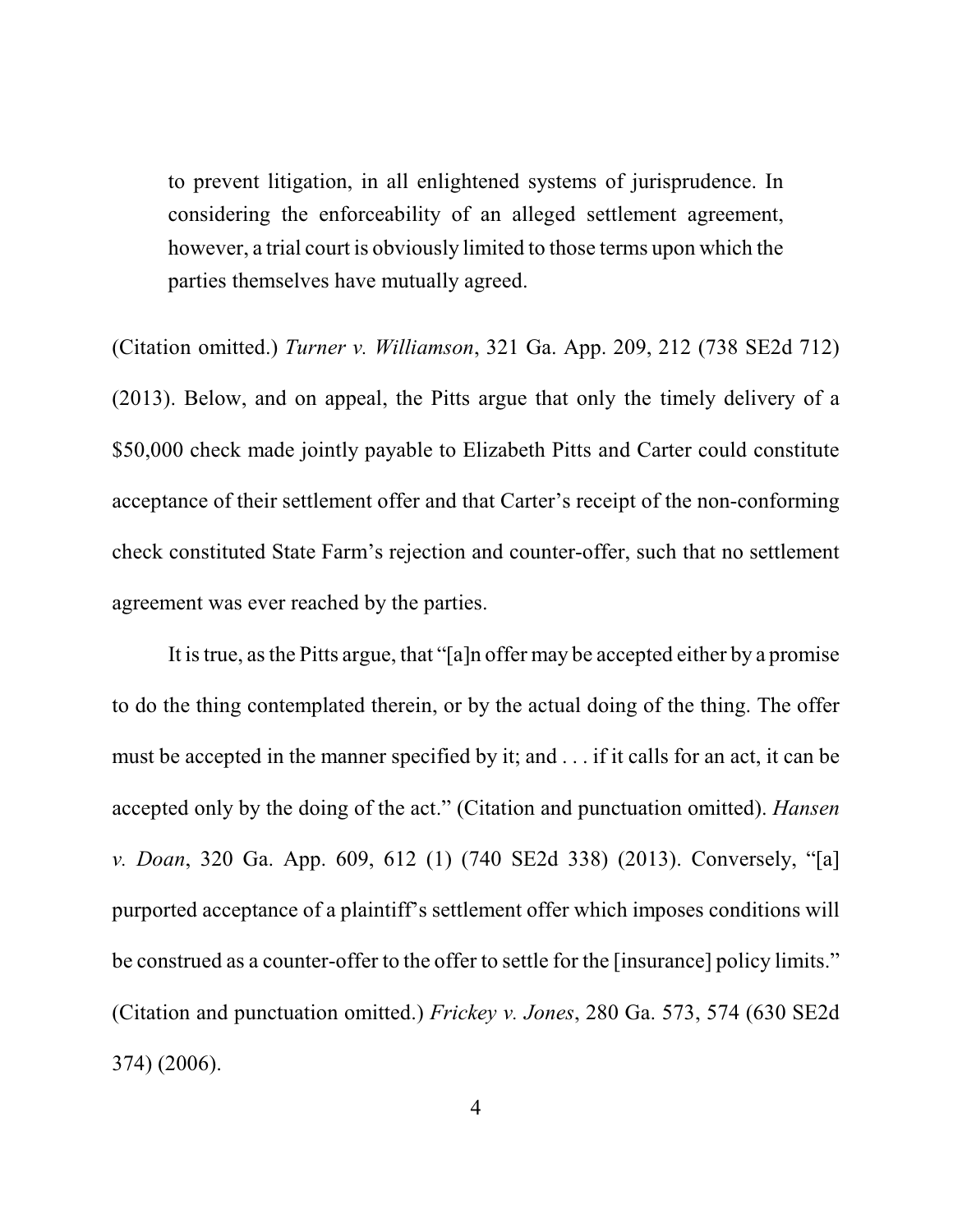Here, the record shows that the October 22, 2012 letter from the adjuster was meant for Avery, State Farm's attorney, and thus cannot be considered a communication imposing additional conditions on the offer. In addition to the salutation referencing Avery, the body of the letter further confirmed that Avery was the intended recipient, directing him to:

Please proceed with obtaining the properly executed Order of Dismissal and Release and return, along with your final billing.

Were it directed to Carter, as counsel for plaintiffs, this instruction would make no sense. Accordingly, it is clear that Carter was the unintended recipient of an inadvertently disclosed communication from a client to her attorney. Because the privileged nature of a communication between an attorney and client is not lost if an attorney inadvertently discloses it, Carter may not use this inadvertent disclosure as evidence of a counter-offer to his clients'settlement demand. See *Rouse v. State*, 275 Ga. 605, 607 (5) (571 SE2d 353) (2002) (cross-examination based on taped interview between lawyer and client not permitted where record was devoid of evidence that client authorized release of tape). See generally *Lazar v. Mauney*, 192 FRD 324, 330 (N.D. Ga. 2000) (admonishing attorneys who exploited document inadvertently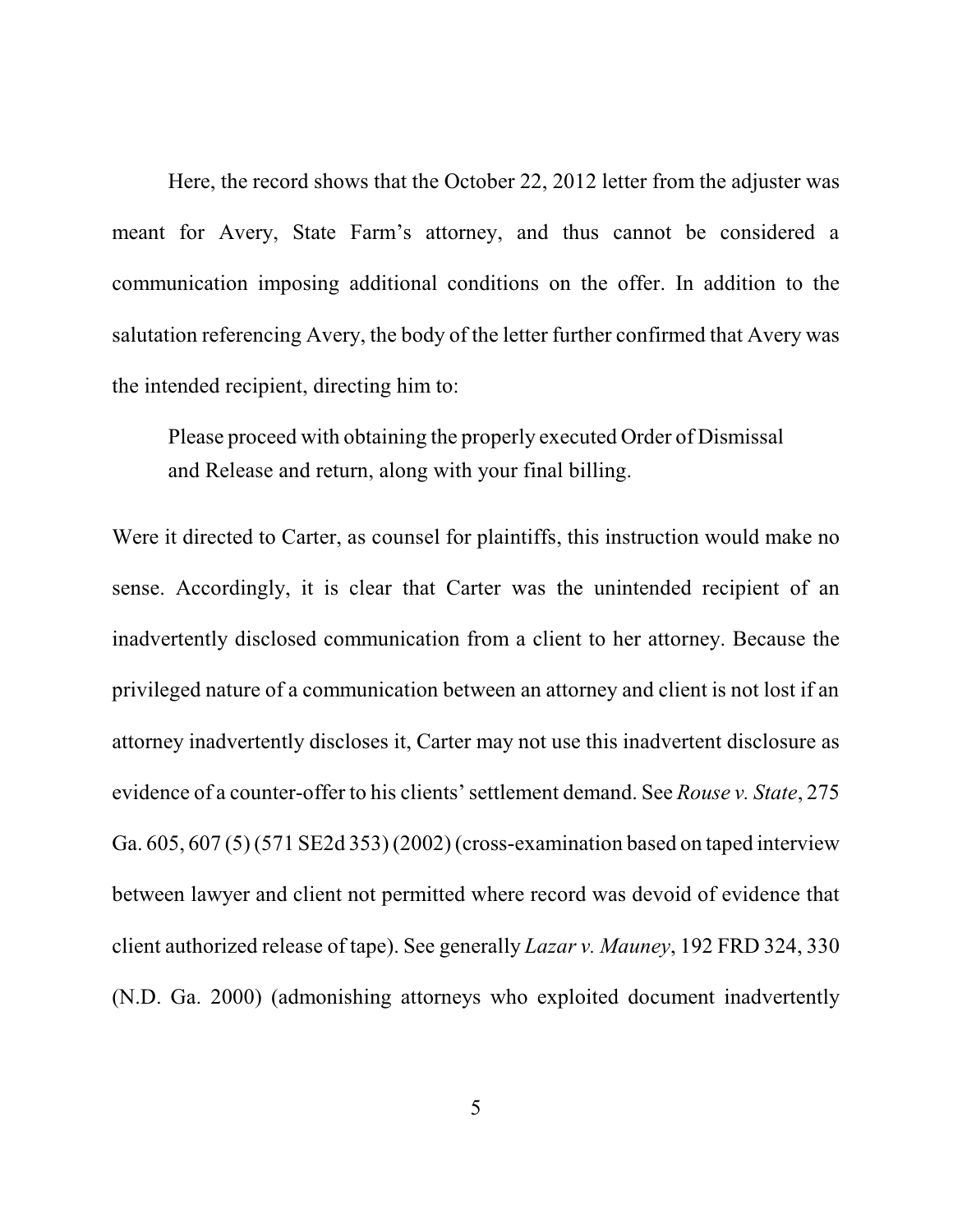disclosed in discovery after deceiving opposing counsel into believing that the document was being returned).

Moreover, evidence that the adjuster may have intended Avery to confirm whether the check would be accepted as drawn has no legal effect because Avery never made that inquiry. In the post-script to the letter intended for Avery, the adjuster noted the following:

Please be advised there is a \$3,700.00 hospital lien that has been presented to State Farm and plaintiff attorney instructed us to issue payment [without] Mrs. Pitts['] spouse listed on payment but includes Mr. Pitts in the suit under consortium. Please confirm if check as it appears will be accepted. Thank you.

However, even if we were to assume that the adjuster's request to Avery constitutes a communication to Carter, "a mere request for confirmation does not constitute a counteroffer." *Hansen*, 320 Ga. App. at 613 (1). Thus, the adjuster's precatory language directed to Avery asking him to seek confirmation as to the acceptability of the check as presented was not a counteroffer. See *Turner*, 321 Ga. App. at 214 (2) (because insurance company's communication included precatory words rather than mandatory direction, it did not impose a new condition on the settlement). And Avery's subsequent delivery of a conforming check — within the time frame